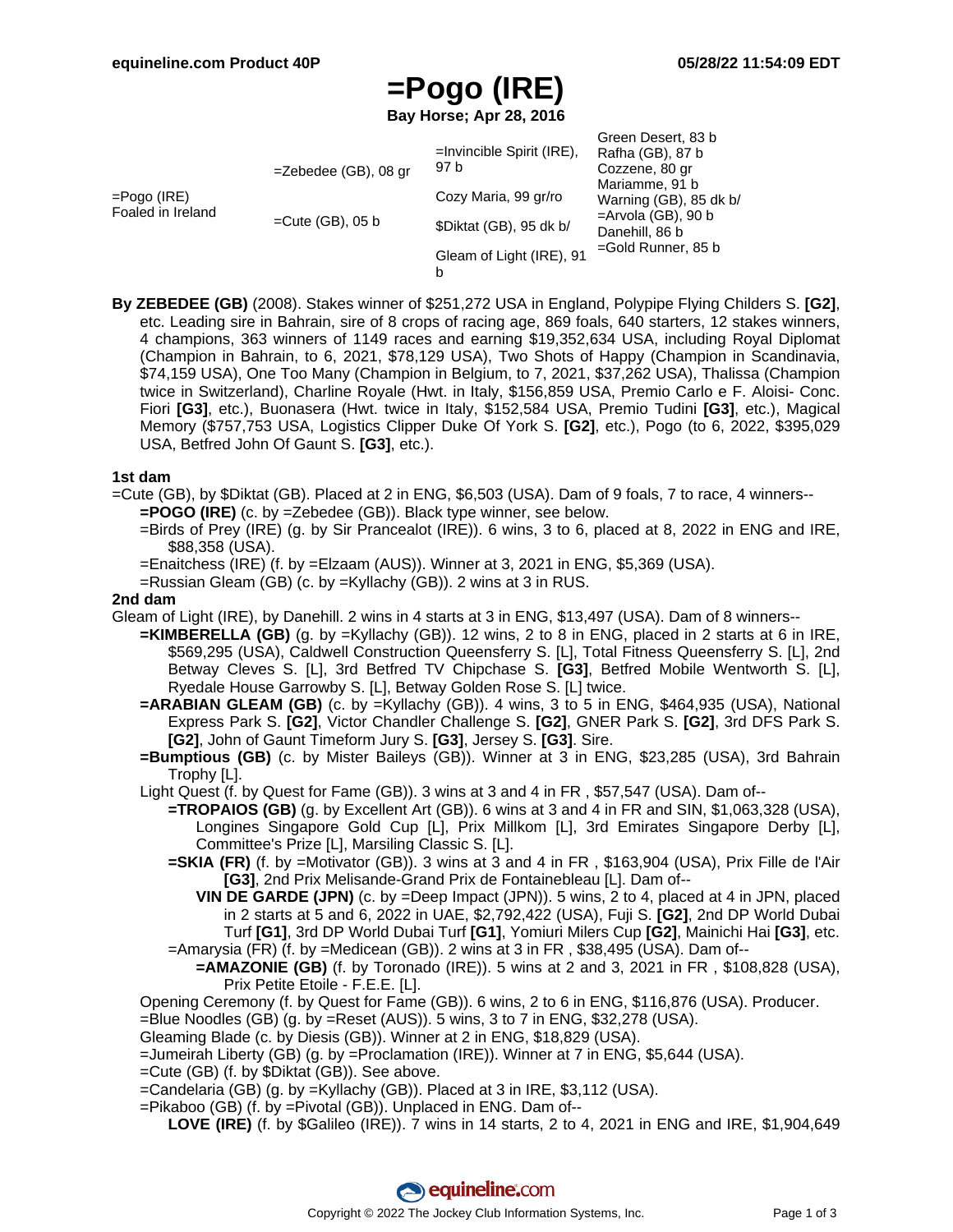### **=Pogo (IRE)**

**Bay Horse; Apr 28, 2016**

(USA), Hwt. at 3 on European Free Hand., 11 - 14 fur., Hwt. at 3 on English Free Hand., 11 - 14 fur., Hwt. at 3 on Irish Free Hand., 11 - 14 fur., Hwt. older mare at 4 on English Free Hand., 11 - 14 fur., Hwt. older mare at 4 on English Free Hand., 9 1/2 - 11 fur., QIPCO One Thousand Guineas **[G1]**, Investec Oaks **[G1]**, Prince Of Wales's S. **[G1]**, Moyglare Stud S. **[G1]**, Darley Yorkshire Oaks **[G1]**, etc.

- **=LUCKY KRISTALE (GB)** (f. by Lucky Story). 5 wins at 2 and 4 in ENG, \$288,793 (USA), Connollys Red Mills Lowther S. **[G2]**, Duchess of Cambridge Cherry Hinton S. **[G2]**, Betfred Garrowby S. [L], 2nd 888 Sport Summer S. **[G3]**, Weatherbys Private Banking Leisure S. [L], etc.
- **PEACH TREE (IRE)** (f. by \$Galileo (IRE)). 3 wins at 2 and 3 in IRE, \$142,207 (USA), Irish Stallion Farms E.B.F. Stanerra S. **[G3]**, Staffordstown Stud Silken Glider S. [L], 2nd Flame Of Tara Irish E.B.F. S. **[G3]**, Munster Oaks S. **[G3]**.
- **FLATTERING (IRE)** (f. by \$Galileo (IRE)). 2 wins in 3 starts at 3 in IRE, placed at 3 in ENG, \$89,161 (USA), Munster Oaks S. **[G3]**, 3rd Betfred Mobile Oaks Trial [L].
- =Early Addition (IRE) (f. by =Makfi (GB)). Unraced. Dam of--
	- **=Tosen Lydia (IRE)** (f. by The Gurkha (IRE)). Winner in 3 starts at 2 and 3, 2022 in IRE, \$34,666 (USA), 3rd Irish Stallion Farms E.B.F. Blue Wind S. **[G3]**.

#### **3rd dam**

- =Gold Runner, by =Runnett (GB). Placed at 2 in ENG. Half-sister to **=DON'T FORGET ME (IRE)** (\$387,400 (USA), Champion miler in Ireland, Hwt. at 3 on Irish Free Hand., 7 - 9 1/2 fur., Airlie Coolmore Irish Two Thousand Guineas **[G1]**, etc., sire), **Aptakisic (IRE)** (\$116,133 (USA), 3rd Newbury H. [L] (AP, \$8,250)). Dam of 5 winners--
	- Gleam of Light (IRE) (f. by Danehill). See above.

=Pure Gold (GB) (f. by Dilum). Winner at 3 in ENG, \$10,324 (USA). Dam of--

- **ROYAL ALCHEMIST (GB)** (f. by =Kingsinger (IRE)). 4 wins, 2 to 5 in ENG, NA and UAE, placed in 1 start at 4 in IRE, \$280,691 (USA), Etisalat Balanchine [L], Sportsman Fillies Snowdrop S. [L], 2nd Dubai Duty Free Fred Darling S. **[G3]**, Stan James Dahlia S. **[G3]**, Lanwades Stud Severals S. [L], etc. Producer.
- Marigold Miss (IRE) (f. by =Marju (IRE)). Unplaced in 2 starts. Dam of--
	- **Sable Island** (g. by Stormy Atlantic). 4 wins, 2 to 4, \$234,367(USA), 2nd Play the King S. **[G2]** (WO, \$42,000(CAN)), Vigil S. **[G3]** (WO, \$30,000(CAN)), 3rd Queenston S. -R (WO, \$13,750(CAN)).

 $=$ Goldrand (ITY) (g. by  $=$ Tisserand (ITY)). 8 wins, 3 to 6 in ITY, \$42,925 (USA).

- =Golden Lady (IRE) (f. by Danehill). Winner at 2 and 3 in ENG, \$15,830 (USA).
- =Joza (GB) (f. by =Marju (IRE)). Winner at 2 in ENG, \$6,961 (USA). Producer.
- =Ranora (IRE) (f. by =Ahonoora (GB)). Placed at 3 in FR , \$13,556 (USA). Producer.

#### **4th dam**

- =African Doll (IRE), by African Sky (GB). Winner at 4 in IRE. Half-sister to **=Salutiferous** (3rd Trafalgar House H.). Dam of 6 winners, including--
	- **=DON'T FORGET ME (IRE)** (c. by =Ahonoora (GB)). 5 wins in 9 starts, 2 to 3 in ENG and IRE, placed in 1 start at 3 in FR , \$387,400 (USA), Champion miler in Ireland, Hwt. at 3 on Irish Free Hand., 7 - 9 1/2 fur., Airlie Coolmore Irish Two Thousand Guineas **[G1]**, General Accident Two Thousand Guineas **[G1]**, Laurent Perrier Champagne S. **[G2]**, Lanson Champagne Vintage S. **[G3]**, 2nd Charles Heidsieck Champagne Craven S. **[G3]**, 4th Prix du Haras de Fresnay-le-Buffard Jacques Le Marois **[G1]**, St. James's Palace S. **[G2]**. Sire.
	- **Aptakisic (IRE)** (g. by =Ahonoora (GB)). 5 wins, 3 to 5 in ENG and NA , \$116,133 (USA), 3rd Newbury H. [L] (AP, \$8,250).
	- =Gold Runner (f. by =Runnett (GB)). See above.

=Petite Jameel (IRE) (f. by =Ahonoora (GB)). Unraced.

- **READY TO ROLL (IRE)** (g. by Priolo). 10 wins, 3 to 9, \$286,101, Battlefield S. [L] (MTH, \$45,000), 3rd Manila S. [L] (MED, \$7,500), Meadowlands Endurance S. (MED, \$5,400). Set cre at Atlanta, 1 1/8 miles in 2:04.40.
- RACE RECORD for =Pogo (IRE): In England. At 2, one win, twice 2nd, twice 3rd (Weatherbys Global Stallions App Flying Scotsman S. [L]). Earned 23,429 Pounds (\$30,363 USA). In Germany. At 3, unplaced in 1 start. In England. At 3, two wins; at 4, one win (Bombardier British Hopped Amber Beer Midsummer S. [L]), twice 2nd (Godolphin Stud & Stable Staff Awards Challenge S. **[G2]**), once 3rd.